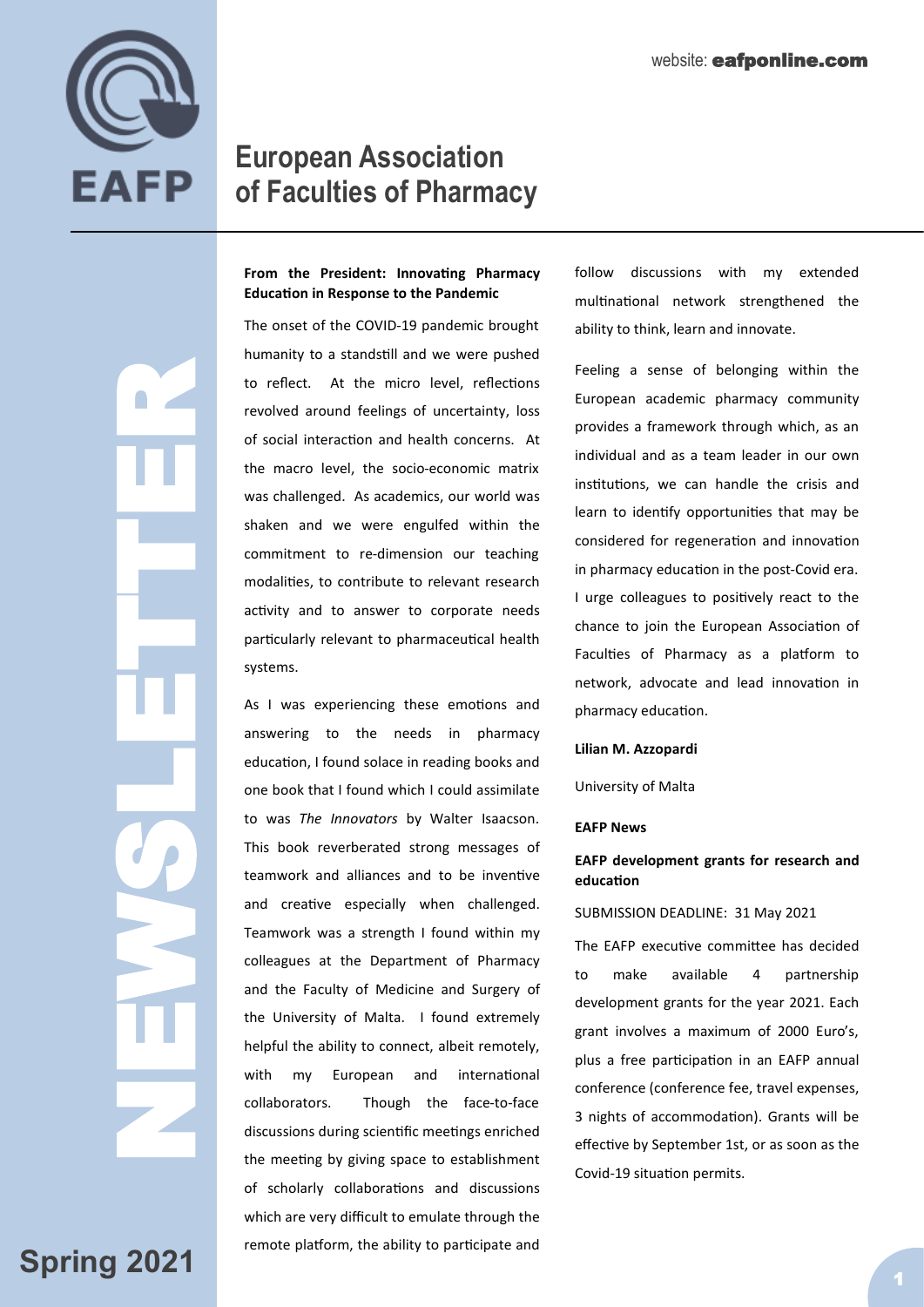

The grants are intended to facilitate network forming between European member institutions, to identify new opportunities for education (PED-grant) or for research (PRDgrant). The grants are primarily intended to provide funding for members and member institutions to start up new projects and to assist in the development of an effective collaboration. Project-funded activities must take place within one year after the grant allocation.

Details about eligibility criteria and the application procedure can be found in the EAFP website.

#### **Is your institution already a member?**

At the moment EAFP is representing around 60 Faculties and Schools of Pharmacy in Europe, but an even better representation is possible. At an annual fee of only 500 Euro all faculty and/or staff members can enjoy the benefits of being a member of this European network:

- Enhanced visibility of the department/ institution on the EAFP website
- Being involved in European decision making
- Enhanced visibility of activities, conferences, etc.
- Assistance with staff and/or faculty recruitment
- Access to EAFP research and education development grants
- Reduced conference fees for all faculty and/or staff members

If your institution is not a member yet, contact our secretarial office! All members can be

found on the EAFP website, where also a membership application form is available.

Please note that all known institutions should have received a membership invitation letter by the end of 2020; check with your dean and/or international relationships officer.

# **EAFP Annual Conference 2022, Valletta, Malta**

Due to the current pandemic situation we would like to announce that the EAFP Annual Conference 2021 is postponed to 2022. The EAFP Annual Conference for 2022 is planned to be organised in Malta, with tentative dates of 4-6 May 2022.

Kindly note that all paid registrations for the 2020 conference will be transferred for the 2022 conference.

For abstracts transferred for the 2021 conference, you will have the opportunity to update the abstract and resubmit to the abstract portal following a new abstract call which will be issued in due course.

Further information will be announced in due course.

#### **ANNOUNCEMENTS**

**Digital Health in Pharmacy Education Report launched by the International Pharmaceutical Federation** 



Last January, the International Pharmaceutical Federation (FIP) released the report on a global overview on digital health in pharmacy education.

**European Association of Faculties of Pharmacy NEWSLETTER (NEWSLETTER SCRIPT)** 

ropean Association of Faculties of Pharmacy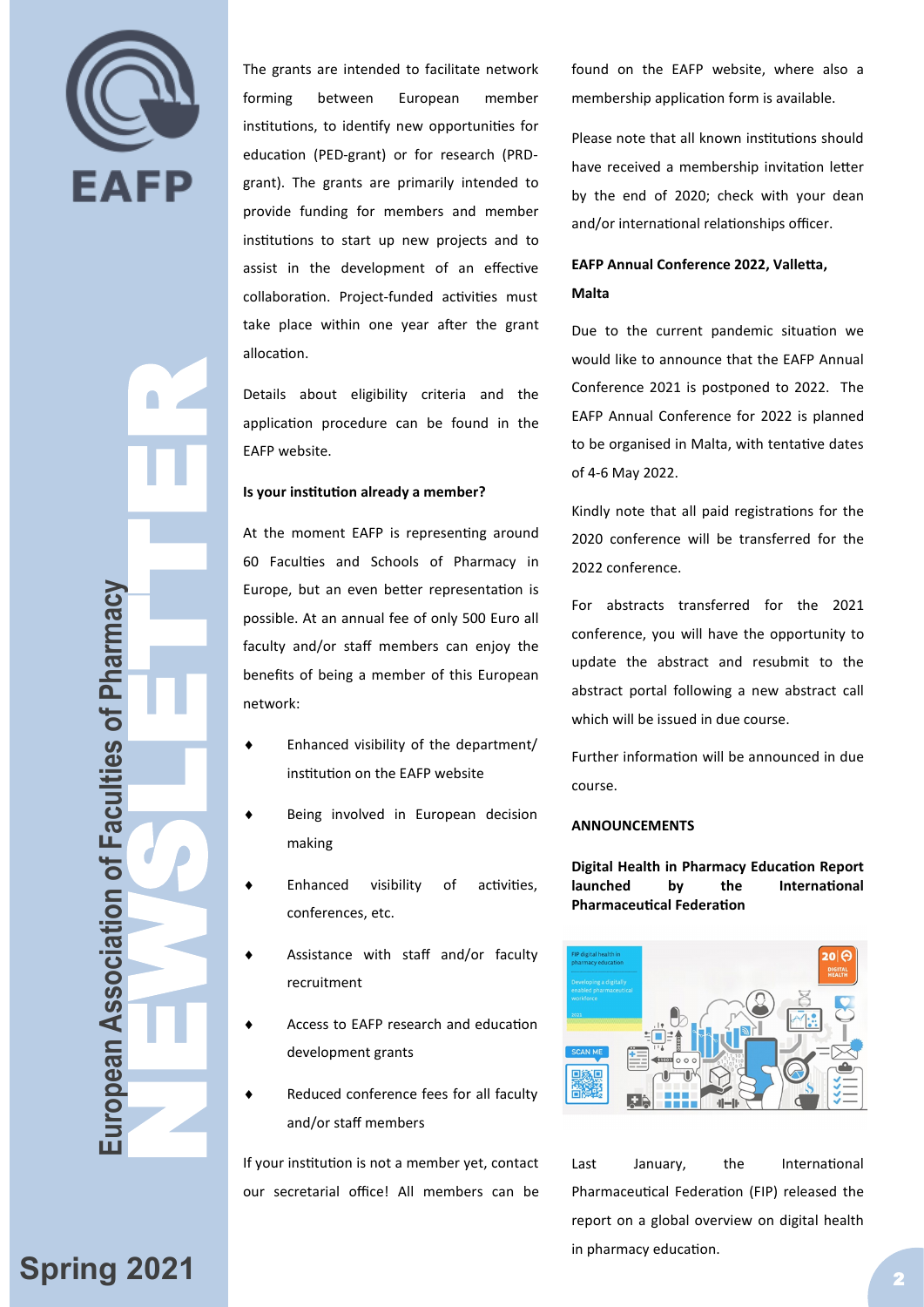

 $\begin{array}{c} \circ \\ \circ \end{array}$ 

for the<br>framework education<br>through<br>publicat<br>item=35<br>item=35<br>item=35<br>item=35<br>item=35<br>item=35<br>item=35<br>item=35<br>item=35<br>item=35<br>item=35<br>item=35<br>item=35<br>item=35<br>item=35<br>item=35<br>item=35<br>item=35<br>item=35<br>item=35<br>item=35<br>item=10<br>i European Association of Faculties of Pharmacy **European Association of Faculties of Pharmacy**

The survey was conducted amongst schools of pharmacy, faculty members, students and practitioner groups from 91 countries and investigated the readiness and responsiveness of pharmacy education with regards to digital health. The report reflects on what informs preparedness of graduates and which learning experiences can be effective to equip the pharmaceutical workforce with the necessary digital health knowledge, skills and competences. The report sets the foundation for the development of a global competency framework for digital health in pharmacy education. The report can be accessed through the link: https://www.fip.org/ publications?publications=item&publicationitem=352.

Network of Universities  $\mathbf{A}_{\mathsf{v}}^{\phantom{\dag}}$  from the Capitals of Europe



## **UNICA Student webinar**

The Network of Universities from the Capitals of Europe (UNICA) in collaboration with EAFP and EPSA is organising an online student webinar to reflect on Pharma and Biomedical Careers in Europe. The webinar is being held on 11 May at 15.00-17.00. Participation is free.

The webinar will expose opportunities for pharmaceutical graduates in European Institutions with Philip Hines sharing experiences within the European Medicines Agency. Experiences in manufacturing, quality and medical affairs in the pharmaceutical industry are also exposed.

The invitation is open to students and colleagues active in student recruitment from EAFP member organisations.

Zoom link is available at https://www.unica -network.eu/event/unica-studentwebinars-pharma-and-biotech-careers-ineurope/

For further information please contact Professor Luciano Saso, President of UNICA at luciano.saso@uniroma1.it.

# **[Instilling skills to pose more questions &](https://www.um.edu.mt/newspoint/news/2021/03/pharmacy-symposium)  [find new answers:](https://www.um.edu.mt/newspoint/news/2021/03/pharmacy-symposium) Pharmacy Research Symposium**

The Annual Pharmacy Symposium organised by the Department of Pharmacy of the Faculty of Medicine and Surgery of the University of Malta was this year held virtually between Monday 8 March and Thursday 11 March.

The opening session was addressed by Professor Alfred J Vella, Rector of the University who noted that the Symposium is an example of the vision of the Department and the University of instilling skills in graduates to pose questions and find new answers through research. Professor Godfrey LaFerla, Dean of the Faculty of Medicine and Surgery commented on the opportunity for students to participate in research projects which are leading to practice transformation. The keynote address of the symposium was delivered by Dr Catherine Duggan from the International Pharmaceutical Federation who reflected on evolvements in pharmacy and pharmaceutical sciences that are supported by interprofessional collaboration and practice research.

**Spring 2021** 3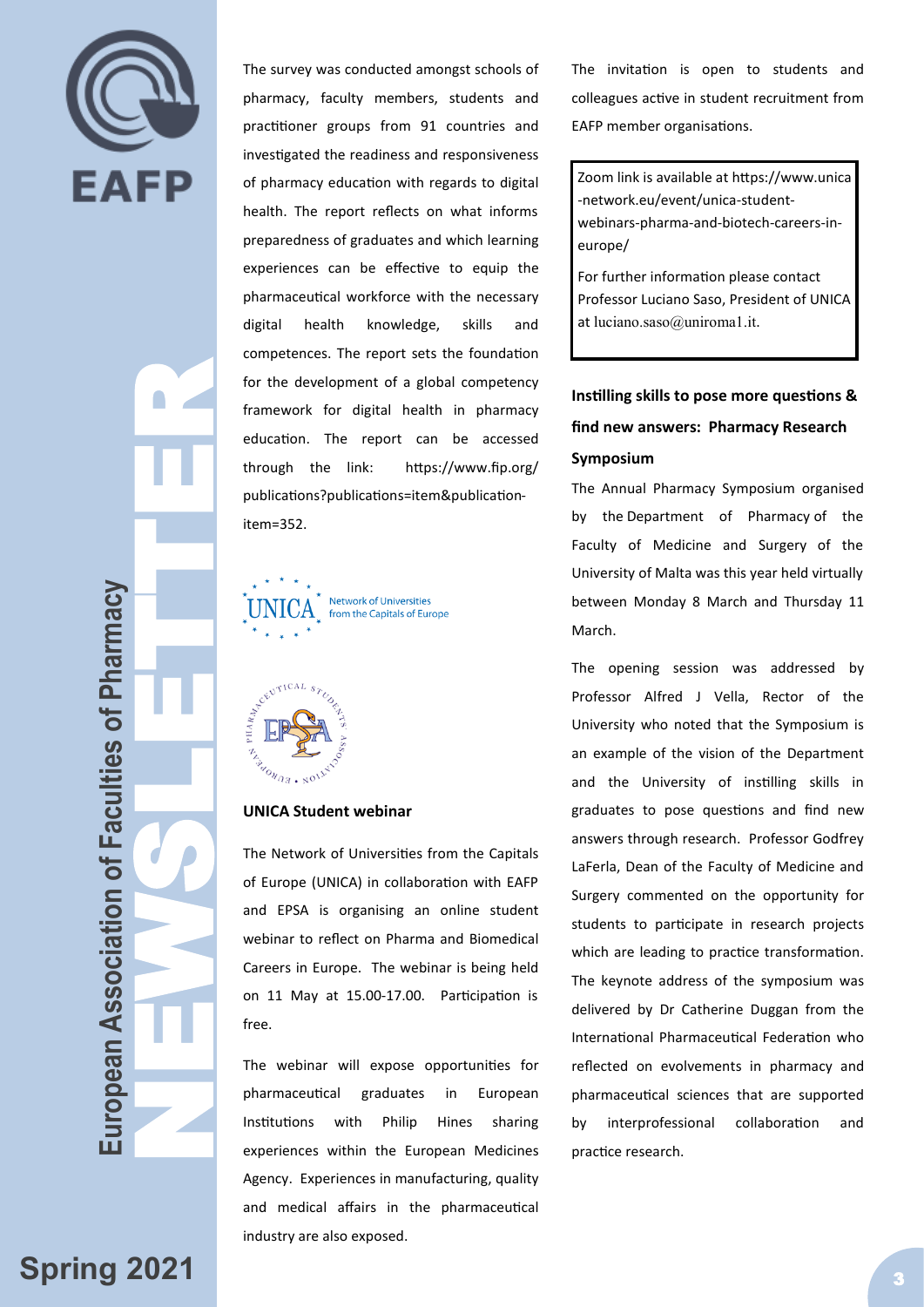

J.

interprof<br>
fourth<br>
their with<br>
discussi<br>
The bit<br>
awarde<br>
the prof<br>
manage<br>
under<br>
with.<br>
Pharma<br>
present<br>
support<br>
Froceed<br>
Sympos<br>
www.u<br>
sympos<br>
LITERA<br>
Pharma<br>
Proceed<br>
Sympos<br>
Musula<br>
Stem (<br>
Sympos<br>
Musula<br>
Proceed<br> uropean Association of Faculties of Pharmacy **European Association of Faculties of Pharmacy**

Eleven students completing their Post-Graduate Doctorate in Pharmacy degree presented their research dissertations which focused on areas of patient-centred pharmaceutical services and patient safety. Thirty-one students reading for the Master of Pharmacy degree and ten students in their final year of the course leading to the Bachelor of Science (Hons) Pharmaceutical Technology degree presented their research work. The sessions were chaired by an interprofessional panel. Second, third and fourth year pharmacy students presented their work-in-progress projects through poster discussion fora and a virtual gallery.

The best Pharmaceutical Technology was awarded to Jeremy Gauci who is working on the project entitled "Medical devices in the management of diabetes mellitus" carried out under the supervision of Dr Francesca Wirth. This prize was supported by Aurobindo Pharma. The best Master of Pharmacy presentation was presented to Krysta Cutajar who is working on her dissertation entitled "Evaluation of Patient Information Leaflet for Stem Cell Transplant Patients" under the supervision of Professor Anthony Serracino-Inglott and Dr Louise Grech. This award was supported by CombinoPharm.

Proceedings of the 2021 Annual Pharmacy Symposium are available at https:// www.um.edu.mt/ms/pharmacy/research/ symposium.

#### **LITERATURE ALERTS**

Recently, two Special Issues of the journal Pharmacy (MDPI) were dedicated to *Pharmacy Education Development* and *Pharmacy Curriculum Development* (edited by Claire Anderson and Naoko Arakawa, Nottingham, UK, and Andries Koster, Utrecht,

the Netherlands, respectively). Together, 23 articles in these issues cover a wide range of subjects related to the design and implementation of curricula, skills training, courses, student learning, management and quality enhancement. Although the set of articles can be considered a 'mixed bag' there are many articles that can inspire or assist those of you who are involved in curriculum change processes.

A number of articles addresses the design and evaluation of experiential education (El-Akel et al., Lebanon; Schellhase et al., United Kingdom, two articles; Lorenzoni et al., Brazil) and the need for continuous education and professional development in Japan (Terajima et al.) and Kuwait (Al-Haqan et al.). Implementation of pre- and postgraduate education, based on the CanMEDSframework, is described by Koster et al. (the Netherlands). Training of skills in pharmacy curricula is best implemented longitudinally, extending over the whole curriculum, and this is illustrated in an article by Wolters et al. (the Netherlands) about patient-oriented communication.

Once a curriculum is established, continuous evaluation can help in adapting the content, based on locally experienced needs. This aspect is addressed in papers by Syed-Abdul et al. (nutrition), Falope et al. (vaccination), McGee et al. (antimicrobial stewardship) and Clark et al. (polypharmacy and deprescribing), all from the United States.

Teaching and learning formats can have a strong influence on the motivation and learning approaches of students.

**Spring 2021**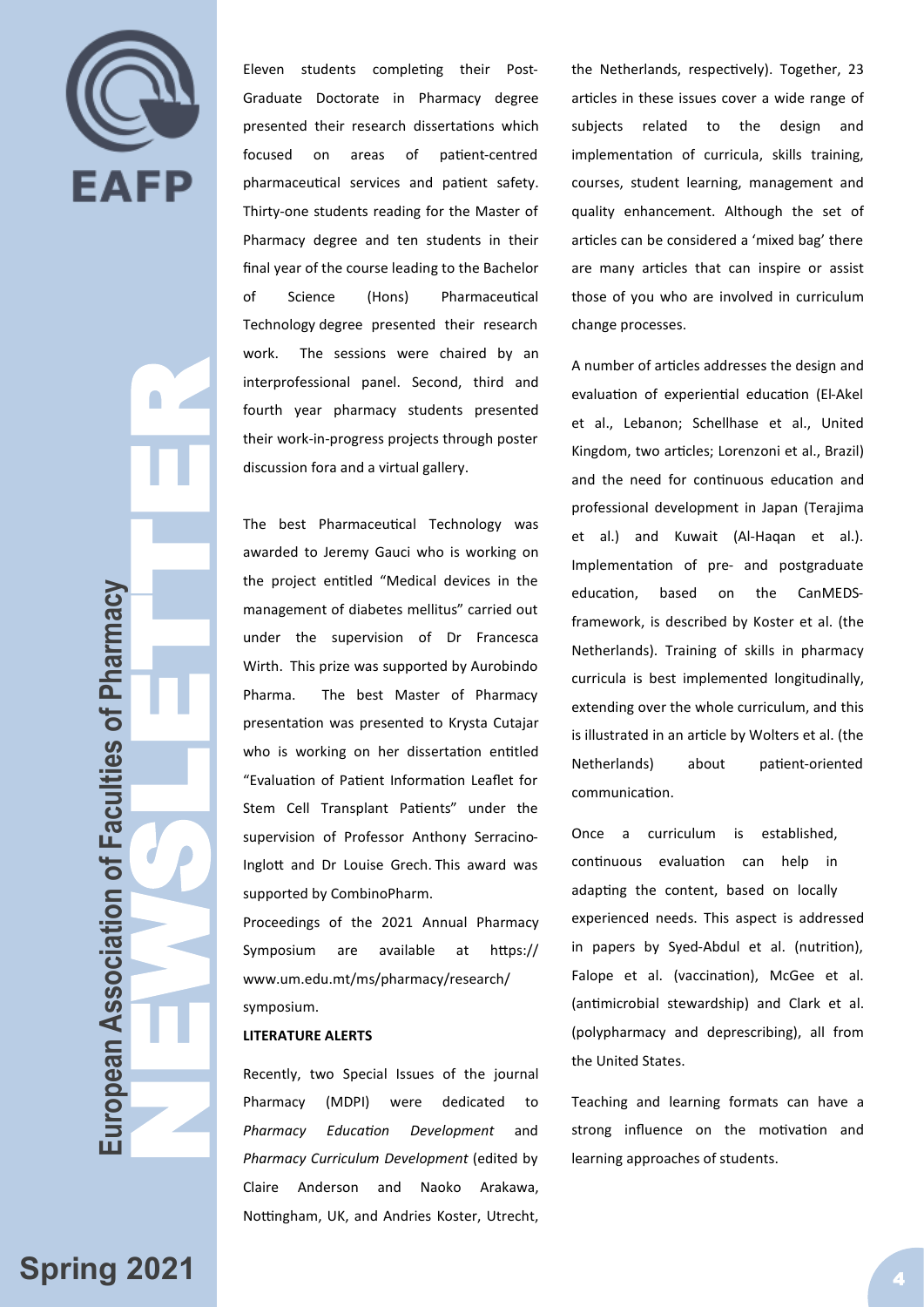

**European Association of Faculties of Pharmacy NEWSLETTER (NEWSLETTER SCRIPTIFIED)**  $\bigcap$ uropean Association of Faculties of Pharmacy

In these special issues several articles showcase creative solutions, intended at more deeply involving students in their own learning. Ryan et al. (Ireland) pay attention to the development of professional attribute trough integration of science and practice experiences, while Van Houwelingen et al. (the Netherlands) describe the design and evaluation of an interdisciplinary course which is intended to stimulate autonomous motivation of students. Koster and Vermunt (the Netherlands) investigated how deep and surface learning can be affected by designing a curriculum on constructivist principles.

Accelerated by the Covid -19 pandemic, the possibilities (and limitations) of hybrid teaching methods, online learning and serious gaming are explored increasingly. A number of articles can be assessed as examples of this development. Mirzaian and Franson (United States) summarize the need for further digital transformation of teaching and learning during the pandemic, while Malekigorji and Hatahet (Belfast) illustrate a combination of team -based learning and flipped classrooms. The possibilities of using simulations and serious gaming in pharmacy education is nicely illustrated in the articles of Mak et al. (Australia) and Fens et al. (the Netherlands).

Finally, management and quality enhancement of new and existing curricula is necessary to continuously improve and adapt courses and curricula to ever -changing societal needs. Evaluations can be aimed at particular subjects (e.g. compounding training, Kosari et al.) or the whole curriculum (Volmer et al., Estonia; Takeda and Arakawa, Japan). Sociopolitical processes during a complete curriculum -reform are described by Lemay and Moreau (Kuwait).

Not all articles may be relevant for everyone, but interesting subjects can be found in these Special Issues for managers, designers, teachers and pharmacy practitioners alike. A wide perspective is given by contributions from the Middle East and Japan, in addition to Australia, the United states and Western Europe. All articles are available online on MDPI 's open access website: [Pharmacy](https://www.mdpi.com/journal/pharmacy/special_issues/Pharmacy_Education_Development)  [Education Development](https://www.mdpi.com/journal/pharmacy/special_issues/Pharmacy_Education_Development) & [Pharmacy](https://www.mdpi.com/journal/pharmacy/special_issues/Pharmacy_Curriculum_Development)  [Curriculum Development](https://www.mdpi.com/journal/pharmacy/special_issues/Pharmacy_Curriculum_Development) .

There are two dimensions of digitalization in pharmacy education: the opportunities and challenges in using digitalization in providing education and the development of competences in digital health education. A literature scan for papers published in the first quarter of this year provides a glimpse into experiences across schools of pharmacy. Sharing of experiences and networking supports transformation.

We look forward to hear from you and to have examples of your experiences shared in the next Newsletter.

**Leading a digital transformation in pharmacy education with a pandemic as the accelerant** by Mirzaian E et al. *Pharmacy* 2021, 9, 19. https://doi.org/ 10.3390/pharmacy9010019

The concept paper shares the experience of digital transformation in pharmacy education as brought forward by the pandemic. The experience of embarking on a strategic shift to embrace digitalization in education and how to ensure effective and deep learning is shared.

# **Spring 2021**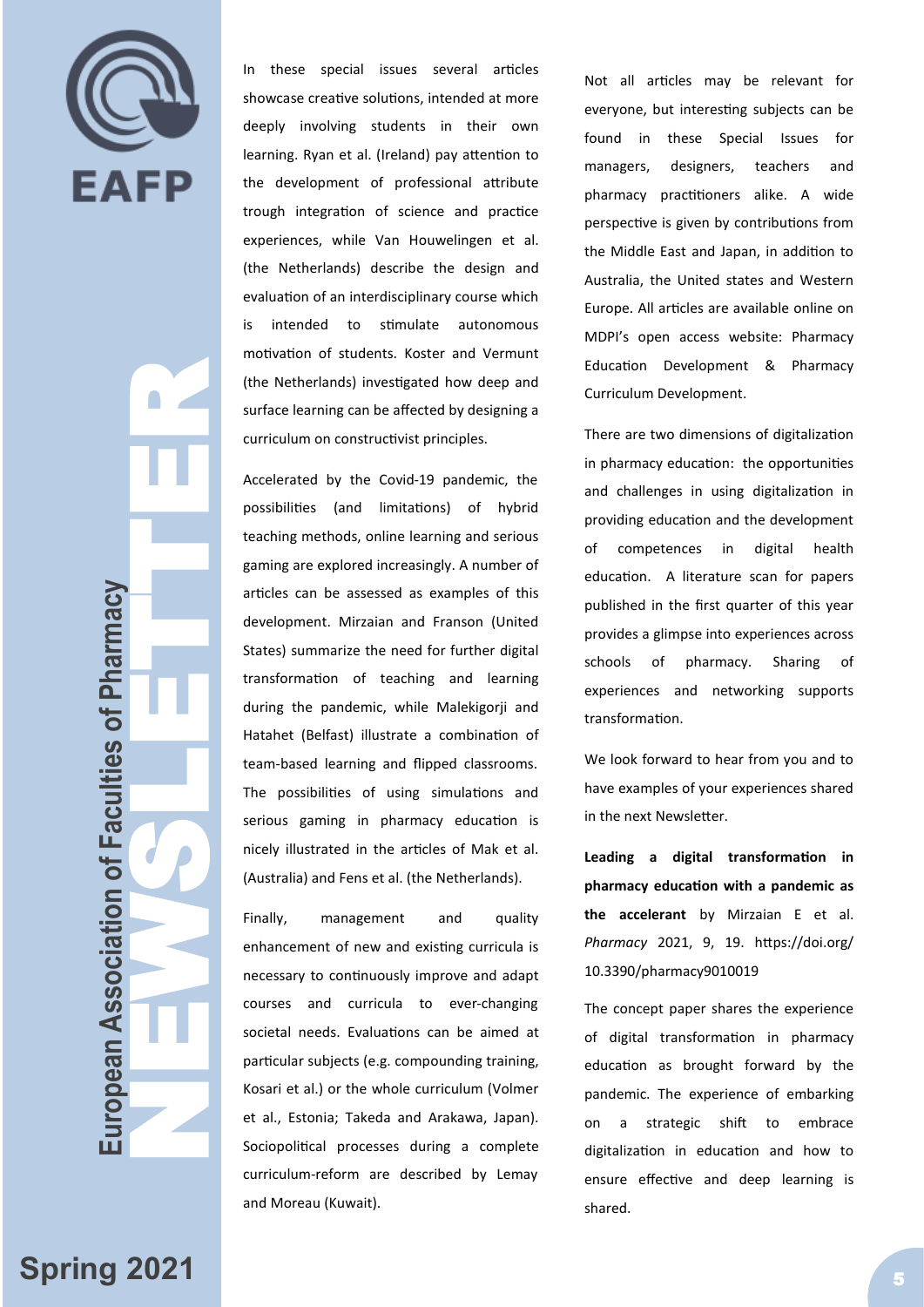

 $\bigcap$ 

**Meeting pharmacy educational outcomes through effective use of the virtual simulation myDispense** by Mak V. et al. *Currents in Pharmacy Teaching and Learning* available online 2 April 2021, [https://](https://doi.org/10.1016/j.cptl.2021.03.003) [doi.org/10.1016/j.cptl.2021.03.003](https://doi.org/10.1016/j.cptl.2021.03.003)

The use of a virtual simulation, MyDispense in enhancing didactic instruction and as a means to complement experiential education is presented. Reflections on the utility of the resource within the context of the limitations put forward by the COVID -19 pandemic are exposed.

**European Association of Faculties of Pharmacy NEWSLETTER (NEWSLETTER SCRIPTIFIED) Doctor of pharmacy student preferences for computer -based vs paper -and -pencil testing in a social and administrative pharmacy course**. Franic DM et al. *Currents in Pharmacy Teaching and Learning* available online 2 April 2021, [https://doi.org/10.1016/](https://doi.org/10.1016/j.cptl.2021.03.018) [j.cptl.2021.03.018](https://doi.org/10.1016/j.cptl.2021.03.018)

**Pharmacy students' personal and professional use of social media** by Jeminiwa R et al. *Currents in Pharmacy Teaching and Learning* available online 2 April 2021, [https://](https://doi.org/10.1016/j.cptl.2021.01.043) [doi.org/10.1016/j.cptl.2021.01.043](https://doi.org/10.1016/j.cptl.2021.01.043)

The predominant beliefs among pharmacy students regarding the use of social media for professional and personal purposes indicate that students are active for personal reasons on Facebook and Instagram and used LinkedIn, Facebook and YouTube for professional reasons.

**Development of professional attributes through integration of science and practice at first -year pharmacy level** by Ryan TJ et al. *Pharmacy* 2021, *9*(1), 4; [https://](https://doi.org/10.3390/pharmacy9010004) [doi.org/10.3390/pharmacy9010004](https://doi.org/10.3390/pharmacy9010004)

The design, implementation and evaluation of a year 1 pharmacy integrated component is described. The integrated cases were student led and delivered through peer -to -peer teaching. Student feedback supported the recognition by students of the importance of core science knowledge for practice, the enabling of integrated learning and the suitability of the integrated component at entry-level into the programme.

# **Book Review: Pedagogies for Pharmacy Curricula**

Isabel Vitória Figueiredo (University of Coimbra, Portugal) and Afonso Miguel Cavaco (University of Lisbon, Portugal)

Pedagogies for Pharmacy Curricula presents emerging teaching practices and methods for pharmacy curricula and reviews pedagogic methodologies on the scope of pharmaceutical care in pharmacy curricula. The chapters present learning outcomes on general and specific topics, impact of undergraduate interventions on patient outcomes, and comparisons between different teaching pedagogies/ models. While highlighting topic areas such as perspectives on learning and teaching, evidence practice education, and the relationships between academia and professionals, this book is ideal for health professionals, pharmacists, teachers, schools of pharmacy, medical school faculty, international organizations, clinicians, practitioners, researchers, academicians, and students who are interested in learning about the latest pedagogic methodologies in pharmacy curricula.

uropean Association of Faculties of Pharmacy